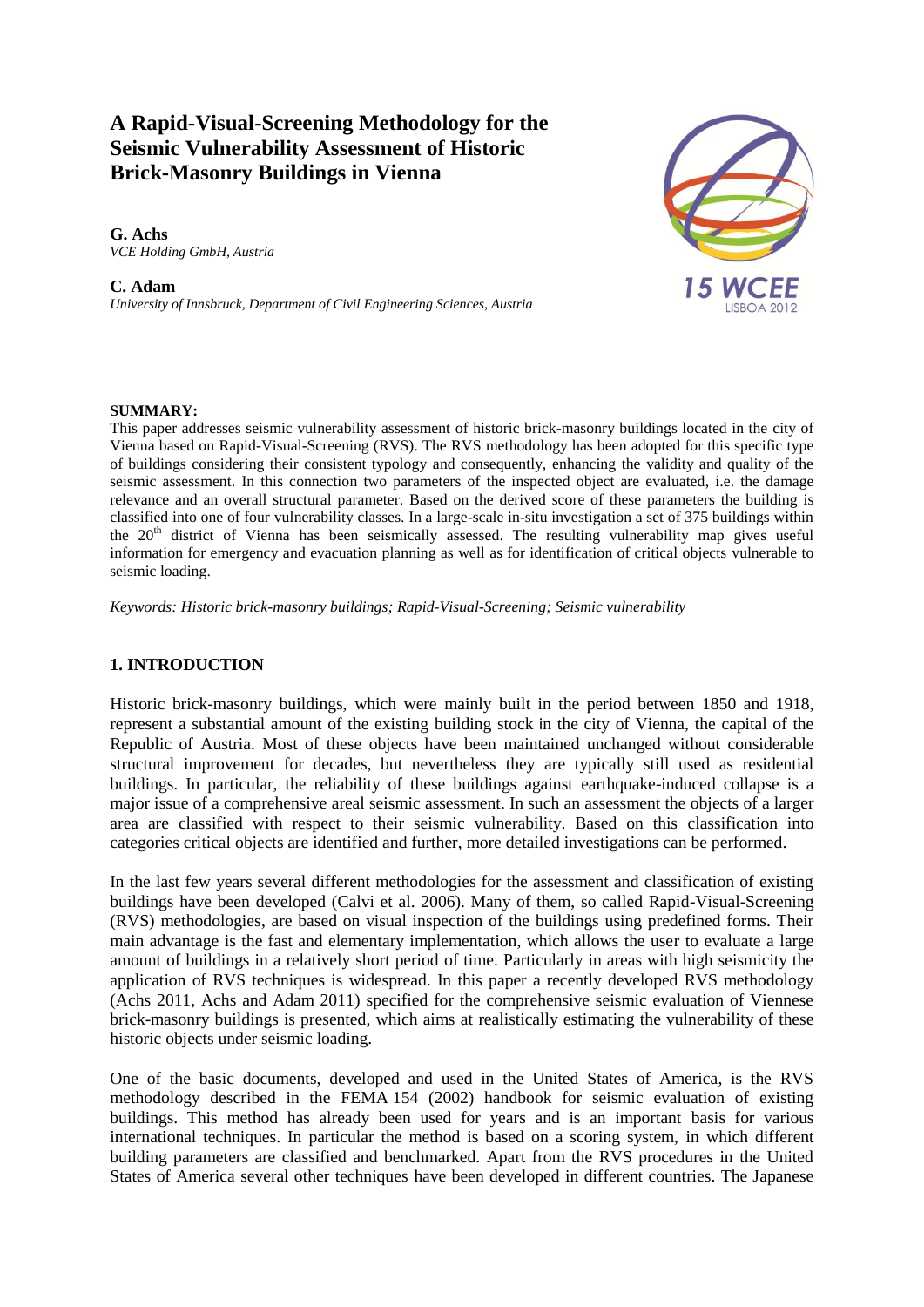technique (JBDPA 2001) is based on the so-called Seismic Index (IS), which describes the resisting earthquake capacity of a storey and is estimated from the strength and ductility of the building, the regularity of the building and a certain time index. In contrast, the RVS procedure applied in Canada (NRCC 1993) accounts for structural parameters, such as the stiffness and the regularity of the building, as well as for non-structural parameters, the foundation of the building, building occupancy, importance of the building, and falling hazards. Compared to other countries, India has a very large amount of existing buildings of different types, which led to the development of several RVS procedures in the last few years (Jain et al. 2010, Gogoi 2010). Most of the European RVS procedures were developed in Greece (OASP 2000, Demartinos 2006) and in Turkey (Sen 2010, Hassan and Sozen 1997, Ozdemir and Taskin 2006), with the investigated masonry buildings of the high seismicity area of Istanbul (Vatan and Arun 2010, Erberik 2010) being of primary interest for the proposed RVS procedure developed for Viennese brick-masonry buildings. The Swiss Standard SIA 2018 (2004) applies a three-stage concept for evaluating the seismic risk. In the first stage, based on the building plan and visual inspection, the most important elements of the building and the seismic risk are roughly assessed. In the second stage the seismic risk of some selected objects is studied in more detail. In the third stage strengthening measures are developed for a limited number of vulnerable buildings.

Some fundamentals of the methodology described in this paper were developed for historic masonry buildings in Italy (D'Ayala and Speranza 2002) and Portugal (Ferreira et al. 2010). The assessment of brick-masonry facades can be directly applied by quantifying the building geometries (D'Ayala and Speranza 2002). Among the numerous other RVS procedures, methods developed in Germany (Meskouris 2001, Sadegh-Azar 2002) are of particular interest for the proposed RVS methodology in Vienna, as they were applied on similar historic buildings located in areas with comparable seismicity.

# **2. RAPID-VISUAL-SCREENING OF VIENNESE BRICK-MASONRY BUILDINGS**

# **2.1. Fundamentals**

As most of the international RVS methodologies are focused on buildings with a consistent topology, an adopted method with specific parameters for the historic residential buildings in Vienna had to be developed. The proposed methodology for Viennese brick-masonry buildings considers the results of a detailed study of historic documents such as Viennese building codes from the 19<sup>th</sup> century (Building Code for Vienna 1859, Building Code for Vienna 1869, Building Code for Vienna 1883, Municipality of Vienna 1892). Furthermore, findings of more recent investigations (Flesch et al. 2005, ÖIBI 2009, Rusnov 2006) on this specific building type entered this RVS methodology appropriate for Viennese brick-masonry objects. Particularly, several approaches from a guideline (ÖIBI 2009) for the in-situ assessment of the state of preservation of the structural system of existing Viennese buildings were adjusted.

# **2.2. Elementary Parameters**

The proposed RVS methodology is based on two parameters (SIA 2004), i.e.

- the Structural Parameter *SP* of the inspected building, and
- its Damage Relevance *DR*.

The Structural Parameter *SP* consists of nine single indicators to evaluate the impact of certain structural parts on the seismic vulnerability of the building. In Table 2.1 all individual parameters of *SP*, denoted as *S*01, *S*02, … *S*09, are specified. Parameter *S*08, which evaluates the foundation, and parameter *S*<sub>09</sub>, which refers to the state of preservation, are described in more detail in Tables 2.2 and 2.3, respectively. Depending on the actual situation and condition, each of the individual parameters are benchmarked, compare with Table 2.1.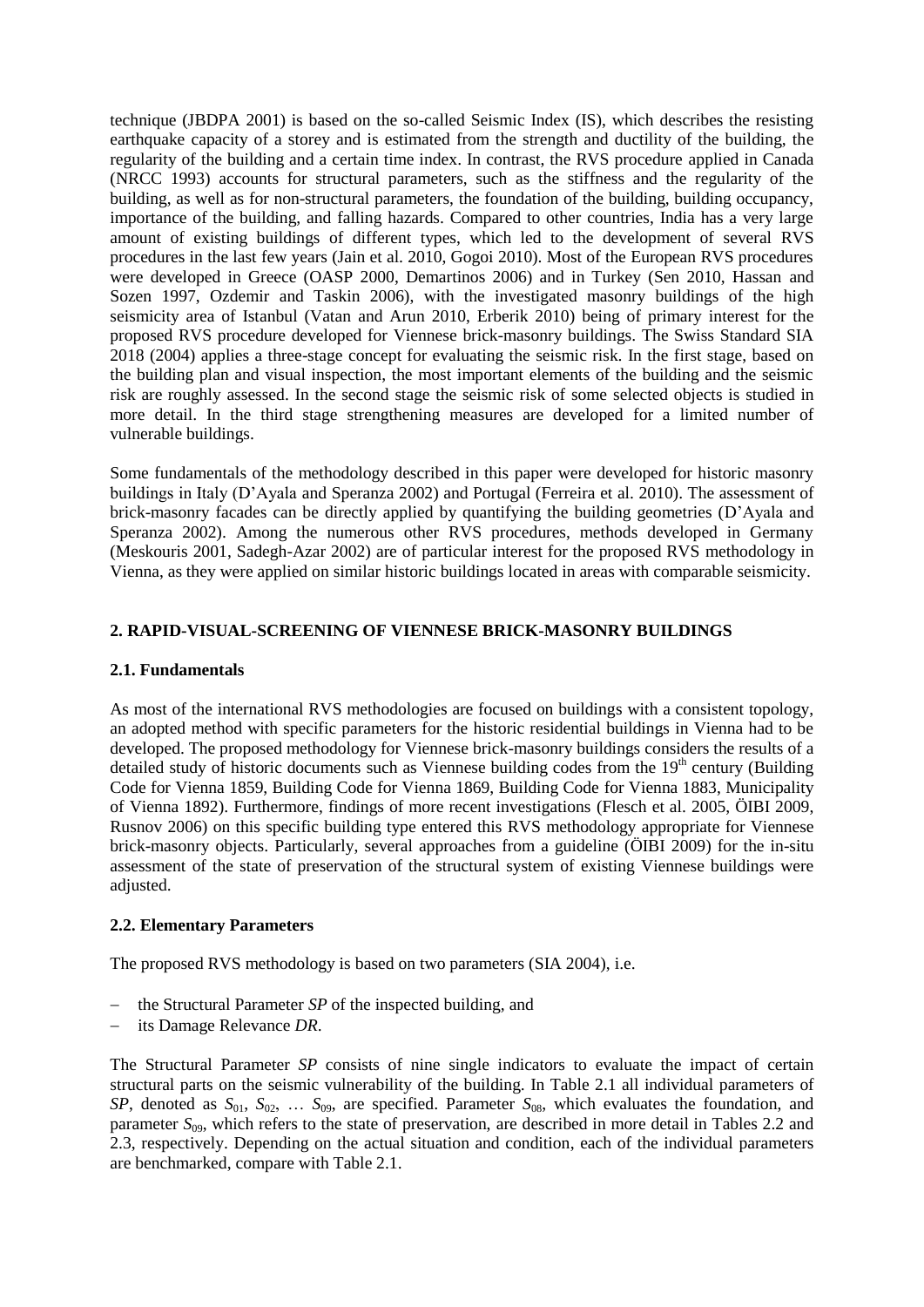| Parameter                              | Description                                                                                                                                                                                                                                                                                                                       |                                                                                                                     | Benchmark              |
|----------------------------------------|-----------------------------------------------------------------------------------------------------------------------------------------------------------------------------------------------------------------------------------------------------------------------------------------------------------------------------------|---------------------------------------------------------------------------------------------------------------------|------------------------|
| $S_{01}$<br>Seismicity                 | Seismic zone according to ÖN EN 1998-1 (2006)<br>- Vienna, southwest of the river Danube<br>- Vienna, northeast of the river Danube                                                                                                                                                                                               | $S_{01} = 1.0$<br>$S_{01} = 2.0$                                                                                    | $S_{01} = 1.0 - 2.0$   |
| $S_{02}$<br>Regularity<br>in plan      | Classification of the regularity in plan according to ÖN EN 1998-1<br>(2005)<br>- Regular plan, length to width ratio in plan $<$ 4<br>- Regular plan, length to width ratio in plan $>$ 4<br>- Irregular plan, length to width ratio in plan $<$ 4<br>- Irregular plan, length to width ratio in plan $>$ 4                      | $S_{02} = 1.0$<br>$S_{02} = 5.0$<br>$S_{02} = 5.0$<br>$S_{02} = 10.0$                                               | $S_{02} = 1.0 - 10.0$  |
| $S_{03}$<br>Regularity<br>in elevation | Vertical irregularities with particular attention to soft storeys<br>- All partition walls and shear elements preserved<br>- Some partition walls removed / shear elements preserved<br>- All partition walls removed / shear elements preserved<br>- All partition walls and shear elements replaced by columns $S_{03} = 100.0$ | $S_{03} = 1.0$<br>$S_{03} = 20.0$<br>$S_{03} = 50.0$                                                                | $S_{03} = 1.0 - 100.0$ |
| $S_{04}$<br>Horizontal<br>stiffening   | Evaluation of the ceiling-wall connection<br>- Connection of timber ceilings and walls with steel ties<br>Existing and in good condition<br>Non-existent, not identified, or in bad condition<br>- Brick faults above the basement<br>Existing and in good condition<br>Non-existent, not identified, or in bad condition         | $S_{04,1} = 1.0$<br>$S_{04,1} = 5.0$<br>$S_{04,2} = 1.0$<br>$S_{04.2} = 5.0$<br>$S_{04} = S_{04,1} \times S_{04,2}$ | $S_{04} = 1.0 - 25.0$  |
| $S_{05}$<br>Local failure              | Potential local failure mechanism of the façades (Achs 2011) according<br>to the load factor $\lambda_0$ (D'Ayala and Speranza 2002)<br>$\lambda_0 < 0.25$<br>$0.25 \leq \lambda_0 < 0.50$<br>$0.50 \leq \lambda_0 < 0.70$<br>$\lambda_0 \geq 0.70$                                                                               | $S_{05} = 1.0$<br>$S_{05} = 5.0$<br>$S_{05} = 10.0$<br>$S_{05} = 20.0$                                              | $S_{05} = 1.0 - 20.0$  |
| $S_{06}$<br>Secondary<br>structures    | Exposed secondary structures such as chimneys, sculptures and statues<br>of the façade, cornices, etc.<br>Number<br>Exposure to the public<br>$\boldsymbol{0}$<br>$<$ 3<br>low / high<br>$3 - 6$<br>low / high<br>> 6<br>low / high                                                                                               | $S_{06} = 0.0$<br>$S_{06} = 1.0/5.0$<br>$S_{06} = 5.0/10.0$<br>$S_{06} = 10.0/20.0$                                 | $S_{06} = 0.0 - 20.0$  |
| $S_{07}$<br>Soil condition             | Local soil conditions classified according to ÖN EN 1998-1 (2005)<br>Soil class A<br>Soil class B<br>Soil class C<br>Soil class D<br>Soil class E                                                                                                                                                                                 | $S_{07} = 1.0$<br>$S_{07} = 2.5$<br>$S_{07} = 5.0$<br>$S_{07} = 7.5$<br>$S_{07} = 10.0$                             | $S_{07} = 1.0 - 10.0$  |
| $S_{08}$<br>Foundation                 | Score depending on the location of the building and type of foundation.<br>For details see Table 2.2                                                                                                                                                                                                                              |                                                                                                                     | $S_{08} = 1.0 - 10.0$  |
| $S_{09}$<br>State of<br>preservation   | State of preservation of the structure (ceilings, columns, brick-masonry,<br>etc.). For details see Table 2.3                                                                                                                                                                                                                     |                                                                                                                     | $S_{09} = 0.0 - 30.0$  |
|                                        |                                                                                                                                                                                                                                                                                                                                   | Structural Parameter (total score)                                                                                  | $SP = \sum S_{0i}$     |

**Table 2.1.** Set of individual parameters describing the Structural Parameter *SP*

0 1 *i i*  $=\sum_{i=1}$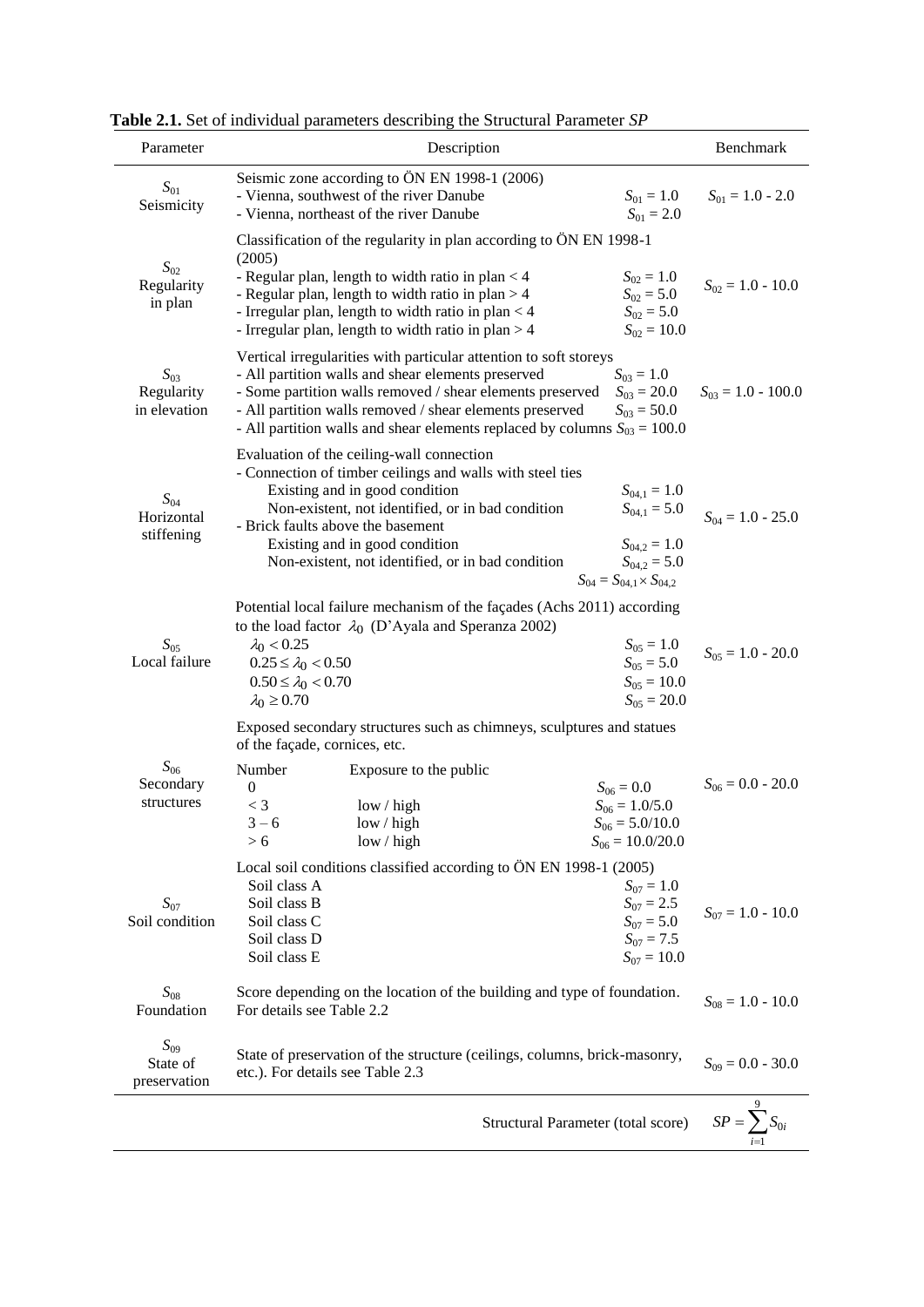## **Table 2.2.** Foundation: Parameter  $S_{08}$

| Foundation type                                   | $1st$ , $3rd$ - $19th$ , $23rd$ district<br>of Vienna | $20^{\text{th}}$ -22 <sup>nd</sup> district of Vienna;<br>Building located in the area<br>of historic waters |
|---------------------------------------------------|-------------------------------------------------------|--------------------------------------------------------------------------------------------------------------|
| Shallow foundation, embedding depth $\geq 0.65$ m | $S_{08} = 1.0$                                        | $S_{08} = 2.5$                                                                                               |
| Shallow foundation, embedding depth $< 0.65$ m    | $S_{08} = 2.5$                                        | $S_{08} = 5.0$                                                                                               |
| Wood pile foundation                              | $S_{08} = 5.0$                                        | $S_{08} = 10.0$                                                                                              |
| Unknown                                           | $S_{08} = 2.5$                                        | $S_{08} = 10.0$                                                                                              |

#### **Table 2.3.** State of preservation: Parameter  $S_{09}$

| Extent of damage                                                                                                          | Very high | High | Moderate | Low | Very low | No damage        |  |  |
|---------------------------------------------------------------------------------------------------------------------------|-----------|------|----------|-----|----------|------------------|--|--|
| Basic score $BS_{09}$                                                                                                     | 15.0      | 10.0 | 7.5      | 5.0 | 2.5      | $\Omega$         |  |  |
| Structural element                                                                                                        |           |      |          |     |          | Factor $FS_{09}$ |  |  |
| Roof structure (Ingress of water, damaged connections)                                                                    |           |      |          |     |          | 1.00             |  |  |
| Cornice (cracks, deposits on cornice, condition of the eaves purlin)                                                      |           |      |          |     |          | 1.25             |  |  |
| Top ceiling (moisture, other damage)                                                                                      |           |      |          |     |          | 1.75             |  |  |
| Standard storeys: ingress of water                                                                                        |           |      |          |     |          | 1.75             |  |  |
| <b>Standard storeys: Cracks</b>                                                                                           |           |      |          |     |          | 1.25             |  |  |
| Staircase (damage at the support of the stairs, joint between the stairs, condition of<br>the supports of the stair head) |           |      |          |     |          | 1.25             |  |  |
| First floor (damage of load-bearing elements)                                                                             |           |      |          |     |          | 2.00             |  |  |
| <b>Basement</b>                                                                                                           |           |      |          |     |          | 1.75             |  |  |
| Building equipment and appliances (connections, condition)                                                                |           |      |          |     |          | 1.50             |  |  |
| $S_{09} = \max(FS_{09} \times FS_{09})$                                                                                   |           |      |          |     |          |                  |  |  |

A high score implies a large impact on the seismic vulnerability of the considered building. Thus, as it can be read from Table 2.1, the most important individual parameters, which can be directly related to earthquake-induced damage, are the regularity of the building in elevation and the state of preservation. The sum of the scores of the individual parameters  $S_{01}$  to  $S_{09}$  yields the Structural Parameter *SP* of the inspected building.

The Damage Relevance *DR* is composed of five individual parameters, denoted as  $D_{01}$ ,  $D_{02}$  ...  $D_{05}$ , to evaluate the social and economic influence of earthquake-induced damage on the inspected building. An overview on the content of the Damage Relevance, and the description and quantification of the individual parameters are outlined in Table 2.4. One of the main parameters of the Damage Relevance is the number of exposed persons within the inspected object.

# **2.3. Classification**

The categorization and prioritization of Viennese brick-masonry buildings is based on the combination of the Damage Relevance *DR* and the Structural Parameter *SP*. To this end four vulnerability classes have been adopted (Achs 2011), depending on the benchmark of *SP* and *DR* as specified subsequently.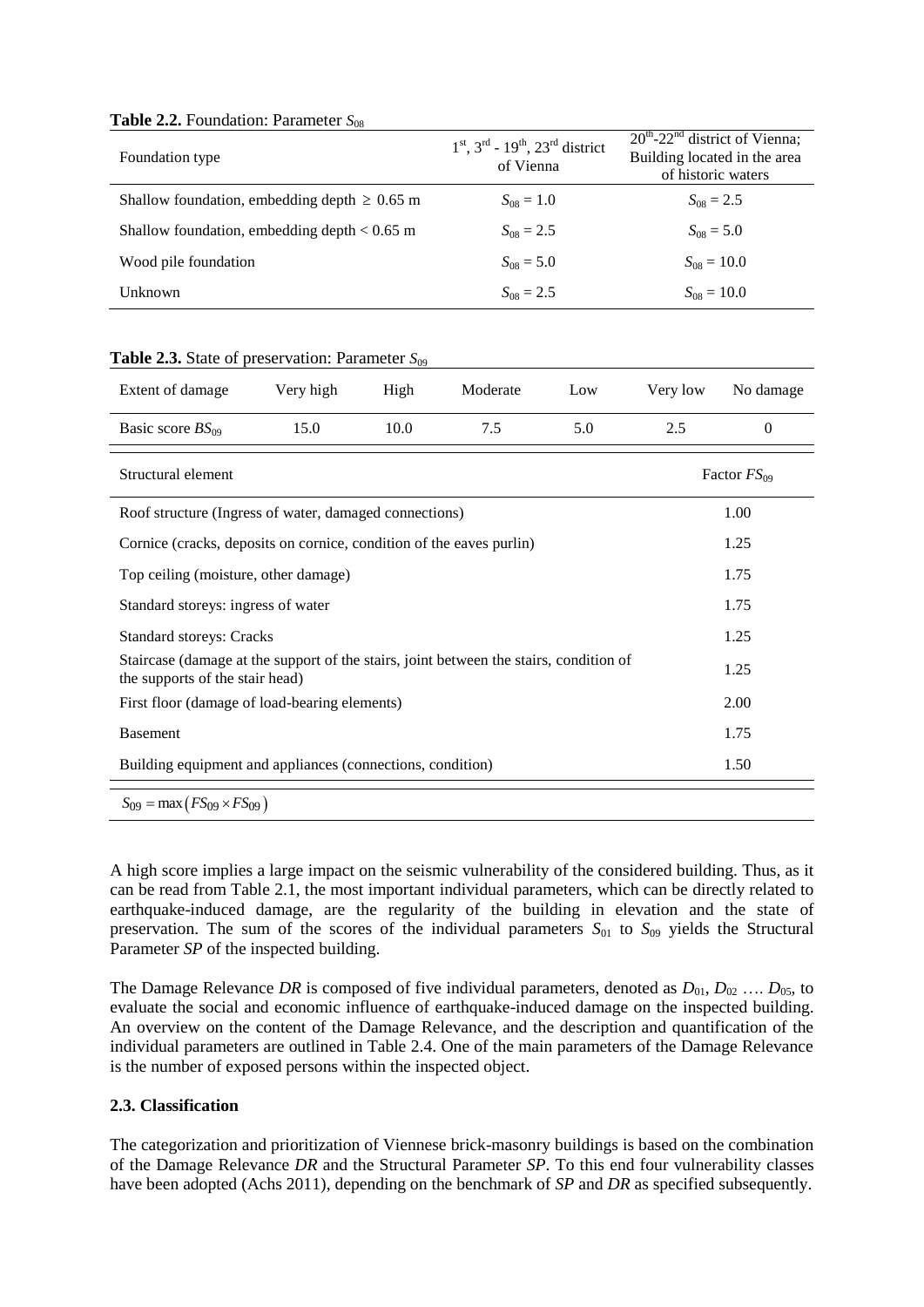| Parameter                                 | Description                                                                                                                                                                                                                                                                     |                                                                                    |                       | Benchmark                                                      |
|-------------------------------------------|---------------------------------------------------------------------------------------------------------------------------------------------------------------------------------------------------------------------------------------------------------------------------------|------------------------------------------------------------------------------------|-----------------------|----------------------------------------------------------------|
| $D_{01}$<br>Human<br>exposure             | Number of endangered individuals within the inspected object<br>(estimation accepted in case of limited accessibility of the<br>inspected object).                                                                                                                              |                                                                                    |                       | $D_{01}$ = no of individuals                                   |
| $D_{02}$<br><b>Building</b><br>importance | Importance of the inspected object according to ÖN EN 1998-1<br>(2005) ranging from importance class II to IV.<br>- II: Ordinary residential buildings<br>$D_{02} = 1.0$<br>- III: Schools, assembly rooms, etc.<br>$D_{02} = 10.0$<br>- IV: Hospitals, etc.<br>$D_{02} = 50.0$ |                                                                                    | $D_{02} = 1.0 - 50.0$ |                                                                |
| $D_{03}$<br>Economic<br>importance        | Useable living area (ULA) multiplied by the potential price per<br>m <sup>2</sup> , and consideration of the remaining life time (RLT) of the<br>inspected object.                                                                                                              |                                                                                    |                       | $D_{03} = \frac{ULA \cdot Price}{100000} \cdot \frac{RLT}{25}$ |
| $D_{04} =$<br>Material assets             | Real assets at risk (building content)<br>- Low risk: residential buildings<br>$D_{04} = 1.0$<br>- Medium risk: archives and libraries<br>$D_{04} = 5.0$<br>- High risk: museums, etc.<br>$D_{04} = 10.0$                                                                       |                                                                                    |                       | $D_{04} = 1.0 - 10.0$                                          |
| $D_{05}$<br>Effects on the<br>environment | Effects of building collapse or partial collapse on the<br>environment of the building<br>$D_{05} = 1.0$<br>- Low exposure<br>- Medium exposure: exposure of pedestrians<br>$D_{05} = 5.0$<br>- High exposure: exposure of important infrastructure $D_{05} = 10.0$             |                                                                                    | $D_{05} = 1.0 - 10.0$ |                                                                |
|                                           |                                                                                                                                                                                                                                                                                 | Damage Relevance (total score)                                                     |                       | $DR = \sum D_i$                                                |
| Vulnerability Class I:                    |                                                                                                                                                                                                                                                                                 | $SP < 50$ and $DR < 50$                                                            |                       |                                                                |
| Vulnerability Class II:                   |                                                                                                                                                                                                                                                                                 | $80 > SP \ge 50$ and $DR < 100$<br><b>or</b><br>$100 > DR \ge 50$ and $SP < 80$    |                       |                                                                |
| Vulnerability Class III:                  |                                                                                                                                                                                                                                                                                 | $140 > SP \ge 80$ and $DR < 150$<br><b>or</b><br>$150 > DR \ge 100$ and $SP < 140$ |                       |                                                                |
| Vulnerability Class IV:                   |                                                                                                                                                                                                                                                                                 | $SP \ge 140$<br><sub>or</sub><br>$DR \ge 150$                                      |                       |                                                                |

**Table 2.4.** Set of parameters describing the Damage Relevance *DR*

If a building is categorized in Vulnerability Class I, its damage potential under seismic loading is low. In contrast, the seismic risk of a building in Vulnerability Class IV must be assessed in more detail because it is very likely vulnerable to earthquake excitation. Fig. 2.1 visualizes the separation of the individual Vulnerability classes as a function of the Damage Relevance *DR* and the Structural Parameter *SP*.

The limits of the individual vulnerability classes are based on a calibration of the outcomes of an initial application of this RVS methodology on a set of 18 Viennese brick-masonry buildings. In this connection the state of preservation, structural system, dynamic behaviour, and socio-economic parameters of those buildings were known in advance from detailed in-situ investigations,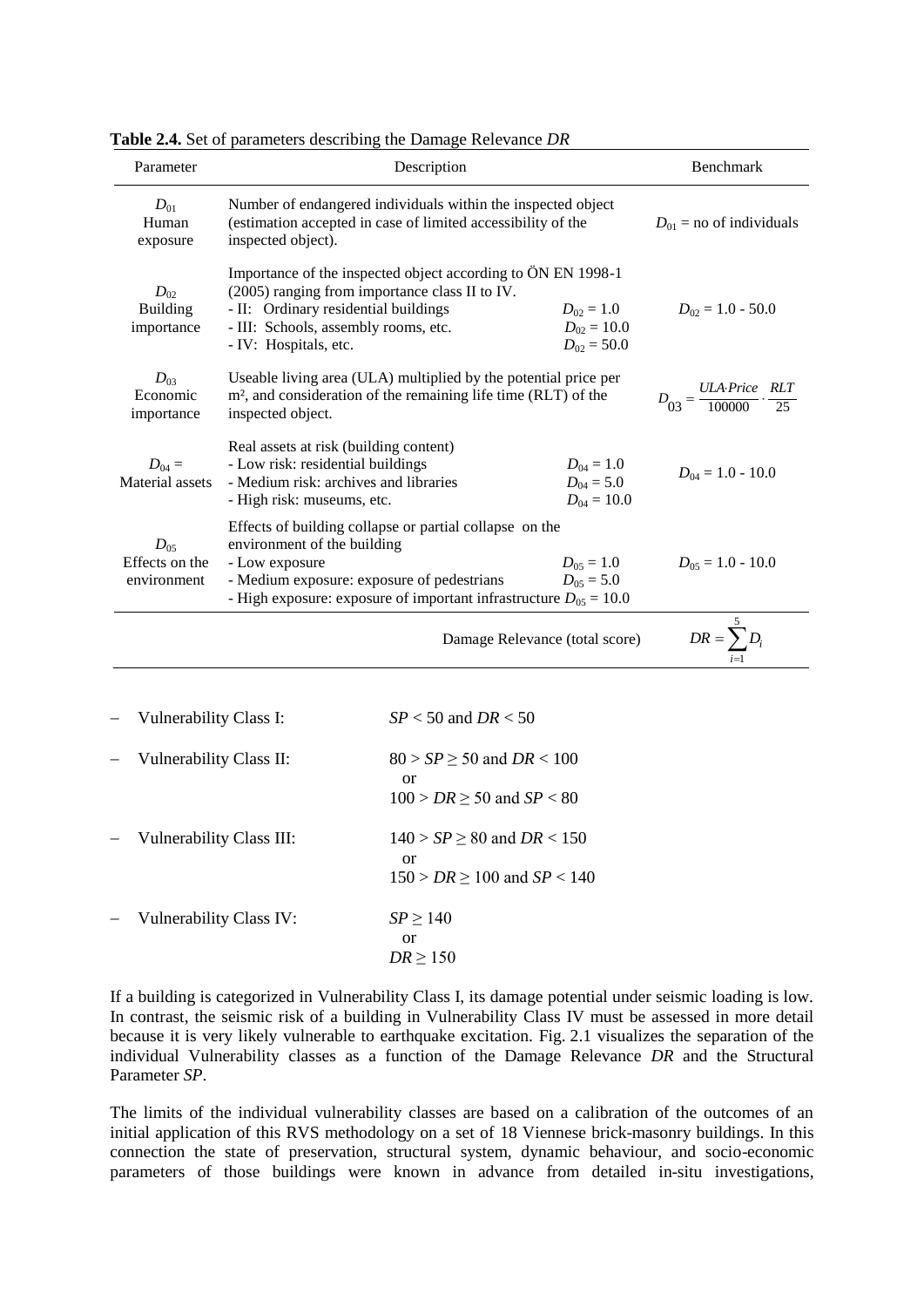experimental tests and computations. The buildings distributed across the historic city centre of Vienna should represent a wide range of evaluation parameter possibilities. A comprehensive description of those buildings, results of the application of the RVS methodology and outcome of the calibration is given in Achs (2011).

#### **2.4. Inspection Form**

A standardized inspection form has been prepared to simplify the on-site visual screening of Viennese brick-masonry buildings. The form guides the surveyor through the screening procedure step-by-step, and it supports the inspection. After digitalization of the data the Structural Parameter *SP*, the Damage Relevance *DR* and the classification of the inspected building into a particular vulnerability class is evaluated automatically. For details refer to Achs (2011).

#### **3. APPLICATION**

#### **3.1. Test Area**

The proposed RVS methodology was applied in a large-scale experimental investigation. Therefore, an adequate test area was chosen in the  $20<sup>th</sup>$  district of Vienna including a set of 375 historic brickmasonry buildings. A site plan of the test area is shown in Fig. 3.1 with the inspected objects highlighted in red. It can be seen that the historic brick-masonry buildings are the predominant object type within the test area. In particular, whole blocks of buildings have remained homogenous since their construction in the 19<sup>th</sup> century. The inspection of the buildings was performed continuously within a time period of three months.



**Figure 2.1.** Vulnerability classes presented as a function of the Structural Parameter *SP* and the Damage Relevance *DR*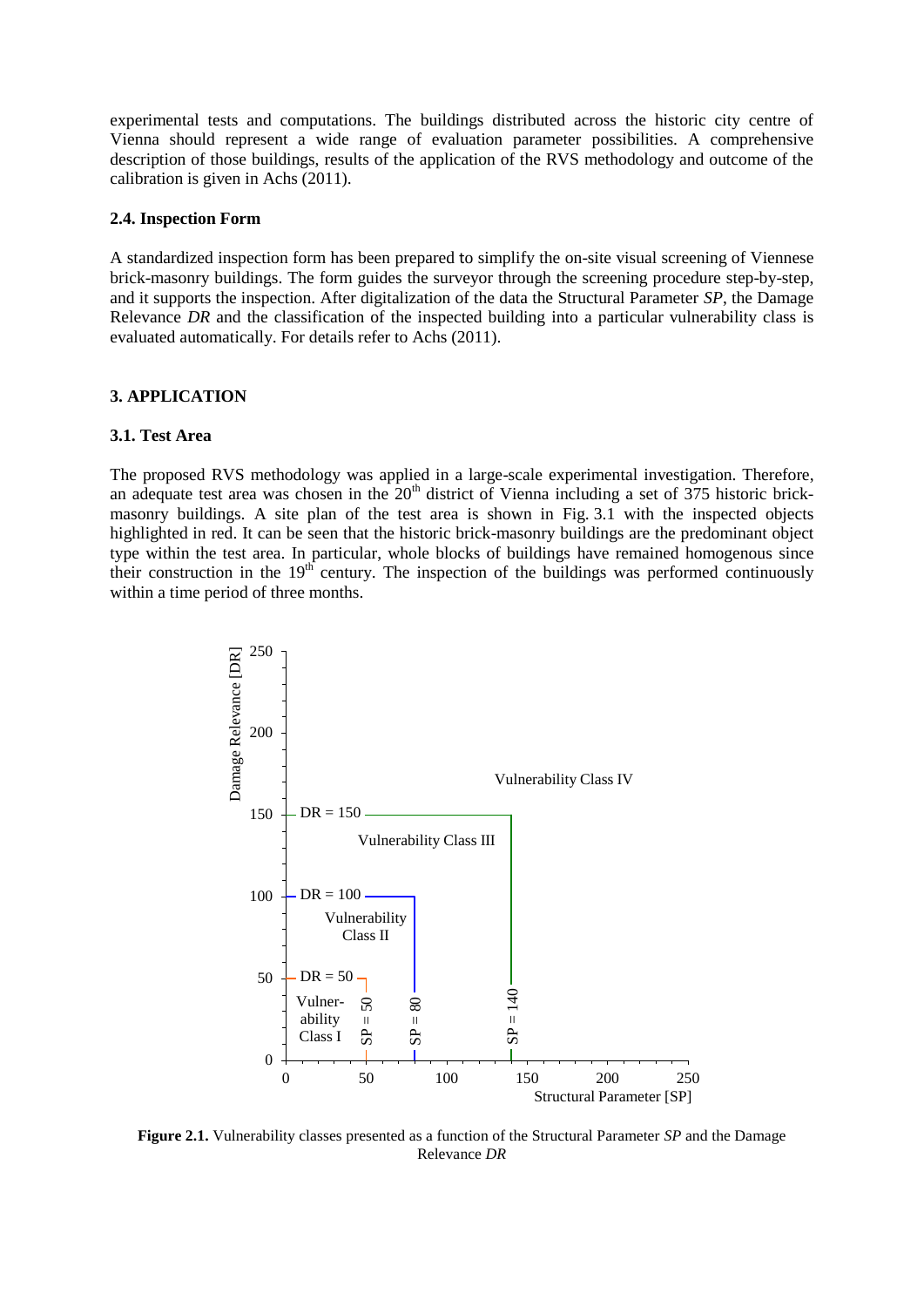

**Figure 3.1.** Map of the test area in the 20<sup>th</sup> district of Vienna. Inspected historic residential buildings (highlighted in red)

#### **3.2. Results**

In Fig. 3.2 the Damage Relevance *DR* is plotted against the Structural Parameter *SP* for each inspected building of this large-scale application. This figure reveals that the outcomes of the experiment show a precise separation of Vulnerability Classes III and IV either in terms of the Damage Relevance *DR* or the Structural Parameter *SP*. Hence, inspected objects classified in Vulnerability Class IV either have a comparatively high Damage Relevance *DR*, predominantly caused by the high number of exposed persons within the building, or have a very high Structural Parameter *SP*, which can be only generated by an irregularity in elevation. According to Fig. 3.2 most of the inspected objects were classified in Vulnerability Classes II or III, without any precise separation between those classes. The main reason for that is the relatively large number of different individual parameters, which enter *DR* and *SP*, and hence, the benchmarks of a single parameter at a specific building may vary significantly. The comprehensive results of each inspected building and any evaluated parameter can be found in Achs (2011).

# **4. CONCLUSIONS**

The Rapid-Visual-Screening (RVS) methodology is a fast and widespread method for seismic assessment of existing buildings. Recently, a RVS technique for historic brick-masonry buildings in Vienna was adopted, due to the fact that those buildings represent the predominant type of constructions in the city centre of Vienna, and so far there was no information about their vulnerability under seismic actions. The developed methodology consists of a visual inspection form and the subsequent evaluation of several parameters to capture the effects of possible damages on the environment and to describe and classify the structural behaviour of the building under earthquake loading. Subsequently, the buildings are classified into four vulnerability classes to prioritize the building stock by using the evaluated parameters. In a large-scale investigation a set of 375 historic brick-masonry buildings was evaluated by the proposed RVS methodology. The results of these tests were integrated into a local seismic building vulnerability map. The evaluated vulnerability maps give useful information for emergency and evacuation planning as well as for identification of critical objects and further investigations.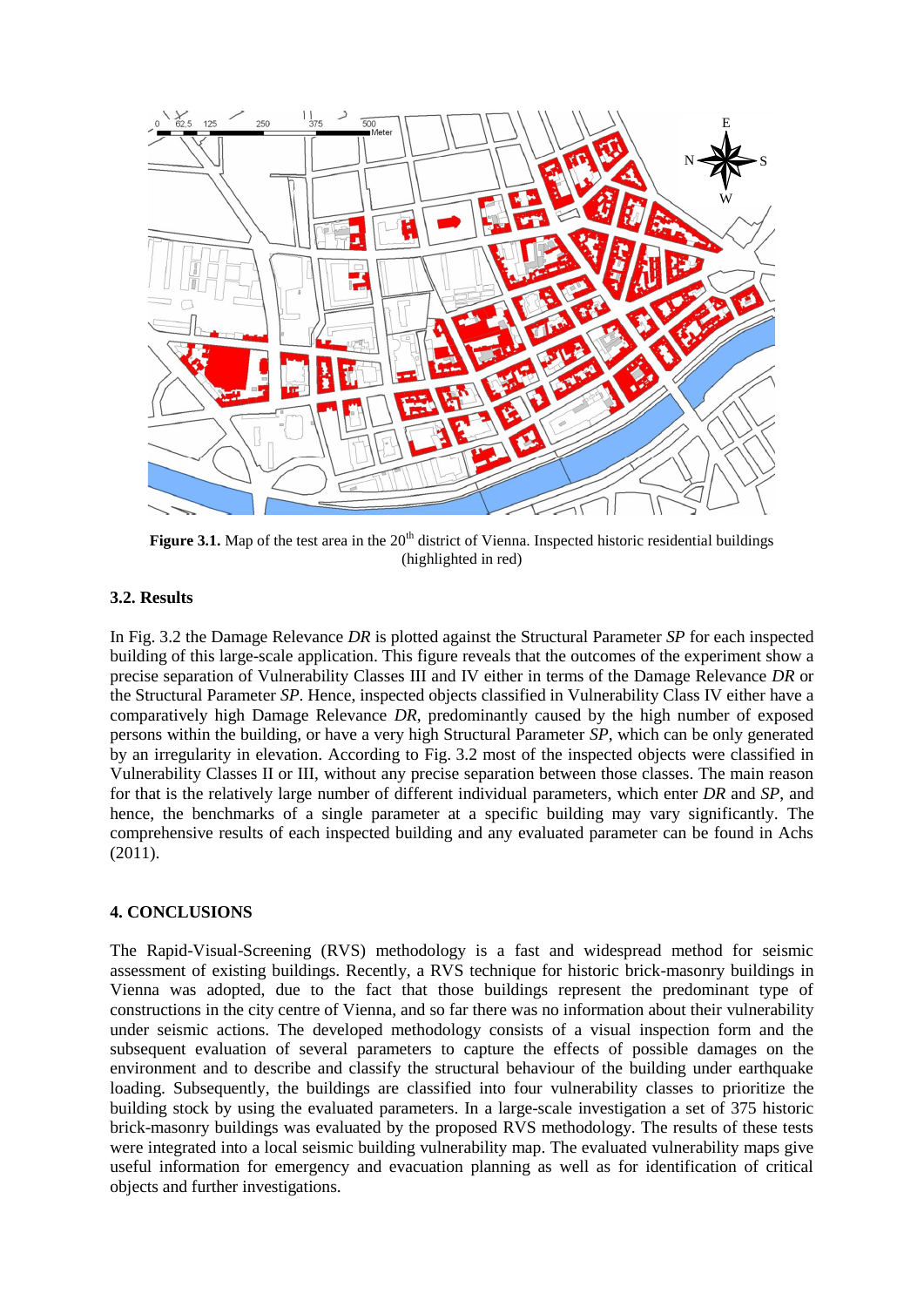

**Figure 3.2.** Damage Relevance *DR* of various buildings plotted against the corresponding Structural Parameter *SP*. Test area in the 20<sup>th</sup> district of Vienna

#### **ACKNOWLEDGEMENT**

The investigations described were performed within the Austrian research project SEISMID (Achs et al. 2011), which aimed, among others, at the development of a methodology to assess the actual seismic load-bearing capacity of historic buildings located in Vienna. SEISMID was funded by the ZIT Centre for Innovation and Technology, which is a subsidiary of the Vienna Business Agency (WWFF). This support is gratefully acknowledged.

#### **REFERENCES**

- Achs, G. (2011). Seismic hazard of historic residential buildings. Evaluation, classification, and experimental investigations (Erdbebengefährdung von Gründerzeithäusern. Beurteilung, Klassifizierung und experimentelle Untersuchungen). Doctoral Thesis (in German), Vienna University of Technology.
- Achs, G. and Adam, C. (2011). Risk assessment of historic residential brick-masonry buildings in Vienna by Rapid-Visual-Screening. *III ECCOMAS Thematic Conference on Computational Methods in Structural Dynamics and Earthquake Engineering (COMPDYN 2011)*, May 25-28, 2011, Corfu, Greece (Papadrakakis M., Fragiadakis, M., Plevris, V., eds), CD-ROM paper, paper no. 419.
- Achs, G. et al. (2011). Earthquakes in the Viennese Basin. Evaluation Hazard Site Risk (in German). (*Erdbeben im Wiener Becken. Beurteilung – Gefährdung – Standortrisiko*) VCE Holding GmbH (ed.).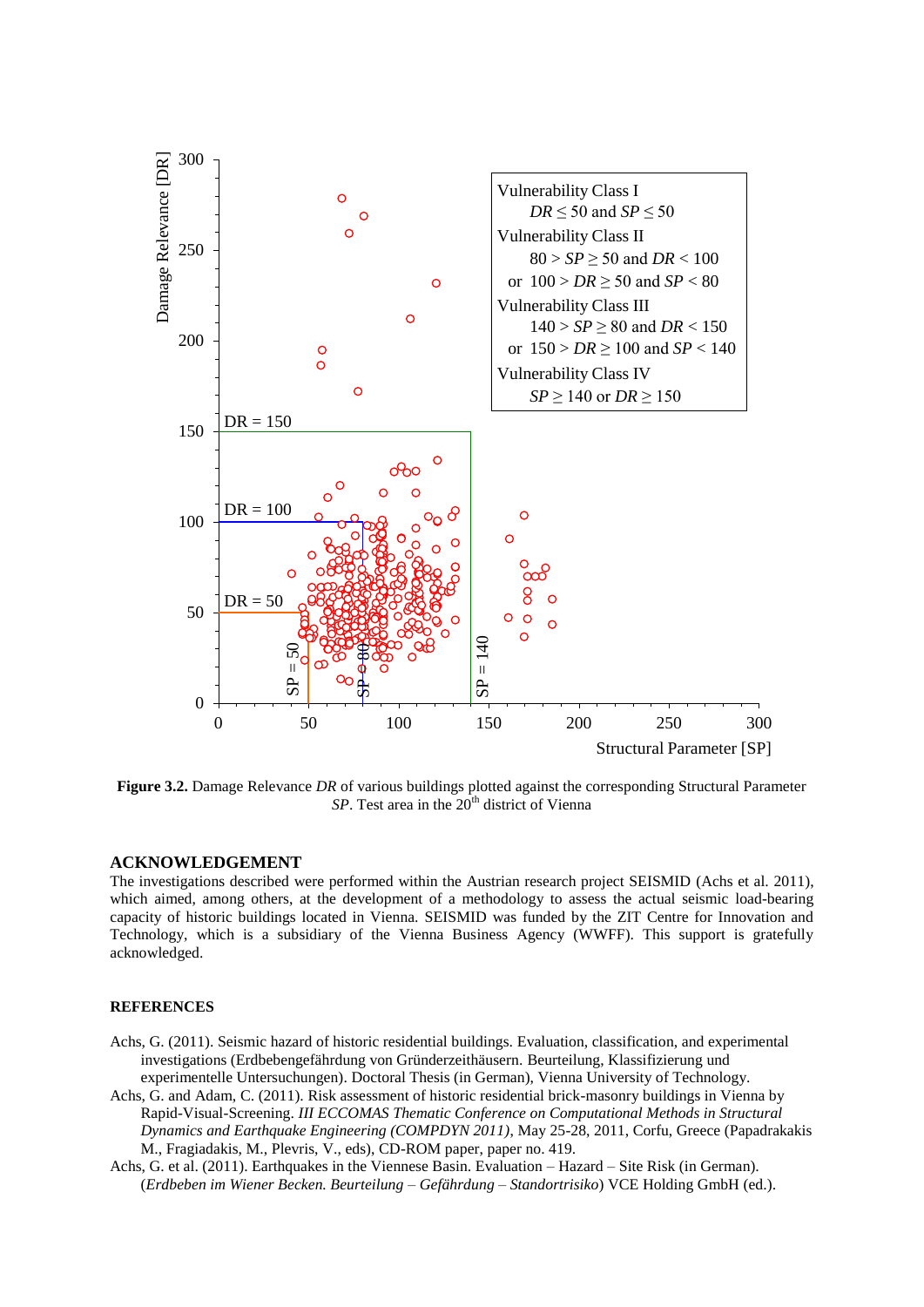- Building Code for Vienna (1859). Regulation of the Ministry of the Interior, September 23, 1859, to enact a building code for the imperial capital and residence city of Vienna, Journal of the provincial government of the Archduchy Austria below the river of Enns, Volume 1859, first division, part 52. Released and dispatched on October 15, 1859, Imperial-royal national press, Vienna (in German). (Bauordnung Wien, 1859. Verordnung des Ministeriums des Innern vom 23. September 1859, womit eine Bauordnung für die k.k. Reichshaupt- und Residenzstadt Wien erlassen wird, Landes-Regierungsblatt für das Erzherzogthum Oesterreich unter der Enns, Jahrgang 1859. Erste Abtheilung. LII. Stück. Ausgegeben und versendet am 15. Oktober 1859. Wien: Kaiserlich-Königliche Hof und Staatsdruckerei.)
- Building Code for Vienna (1869). Regulation of the Ministry of the Interior, December 2, 1868, to enact a building code for the imperial capital and residence city of Vienna, Journal of the provincial government of the Archduchy Austria below the river of Enns, Imperial-royal national press, Vienna (in German). (Bauordnung Wien, 1868. Landesgesetz vom 2. Dezember 1868, womit eine Bauordnung für die k.k. Reichshaupt- und Residenzstadt Wien erlassen wird. Landes-Gesetz- und Verordnungsblatt für das Erzherzogthum Oesterreich unter der Enns. Wien: Kaiserlich-Königliche Hof und Staatsdruckerei.)
- Building Code for Vienna (1883). Regulation of the Ministry of the Interior, January 17, 1883, to enact a building code for the imperial capital and residence city of Vienna, Journal of the provincial government of the Archduchy Austria below the river of Enns, Part 12, Regulation 35, Imperial-royal national press, Vienna (in German). (Bauordnung Wien, 1883. Bauordnung für die k.k. Reichshaupt- und Residenzstadt Wien. Gesetz vom 17. Jänner 1883, Nr. 35. Landes-Gesetz- und Verordnungsblatt für das Erzherzogthum Oesterreich unter der Enns, XII. Stück. 35. Gesetz. Wien: Kaiserlich-Königliche Hof und Staatsdruckerei.)
- Calvi, G.M., Pinho, R., Magenes, G., Bommer, J.J., Restrepo-Vélez, L.F. and Crowley, H. (2006). Development of seismic vulnerability assessment methodologies over the past 30 years. *ISET Journal of Earthquake Technology* **43**, 75-104.
- D'Ayala, D. and Speranza, E. (2002). An integrated procedure for the assessment of seismic vulnerability of historic buildings. *12th European Conference on Earthquake Engineering (12th ECEE)*. London, England.
- Demartinos, K. and Dristos, S. (2006). First-level pre-earthquake assessment of buildings using fuzzy logic. *Earthquake Spectra* **22**, 865-885.
- Erberik, M.A. (2010). Seismic risk assessment of masonry buildings in Istanbul for effective risk mitigation. *Earthquake Spectra* **26**, 967-982.
- FEMA 154 (2002). Rapid visual screening of buildings for potential seismic hazards: a handbook. 2<sup>nd</sup> ed. The Federal Emergency Management Agency, Washington D.C.
- Ferreira, T., Vicente, R. and Varum, H. (2010). Seismic vulnerability assessment of masonry facade walls. *14th European Conference on Earthquake Engineering (14th ECEE)*, Ohrid, Macedonia.
- Flesch, R., Lenhardt, W. and Geier, R. (2005). Earthquake induced damages in Austria assessment of existing buildings (in German). *Bautechnik* **82**, 533-538.
- Gogoi, I. (2010). Rapid Visual Screening of buildings in Assam. *14th European Conference on Earthquake Engineering (14th ECEE)*, Ohrid, Macedonia.
- Hassan, A.F. and Sozen, M.A. (1997). Seismic vulnerability assessment of low-rise buildings in regions with infrequent earthquakes. *ACI Structural Journal* **94**, 31-39.
- Jain, S.K., Mitra, K., Kumar, M. and Shah, M. (2010). A proposed Rapid Visual Screening procedure for seismic evaluation of RC-frame buildings in India. *Earthquake Spectra* **26**, 709-729.
- JBDPA (2001). Seismic evaluation and retrofit. Japan Building Disaster Prevention Association, Tokyo, Japan.
- Meskouris, K.H., Sadegh-Azar, H., Bérézowsky, H. and Dümling, R. (2001). Rapid assessment of seismic hazard of buildings (in German). *Der Bauingenieur* **76**, 370-376.
- Municipality of Vienna (1892). Building code for the imperial capital and residence city of Vienna, January 17, 1883, Journal of the provincial government of the Archduchy Austria below the river of Enns, Regulation 35, and Regulation of December 26, 1890, Journal of the provincial government of the Archduchy Austria below the river of Enns, Regulation 48, including instructions for officials of the urban building authority for the execution of the technical building code for Vienna, released on January 17, 1883. Private publishing venture, Vienna (in German). (Magistrat Wien, 1892: Bau-Ordnung für die k.k. Reichshauptund Residenzstadt Wien; Gesetz vom 17. Jänner 1883, L.-G.-Bl. Nr. 35 und Gesetz vom 26. December 1890, L.-G. u. V.-Bl. Nr. 48; inkl. Instructionen für die Beamten des Stadtbauamtes bei Handhabung des Baugesetzes für Wien vom 17. Jänner 1883. Im Verlage des Magistrates, Druck von Johann R. Bernah der Stadt Wien.)
- NRCC (1993). Manual for screening of buildings for sesimic investigation. Institute for Research in Construction, National Research Council of Canada, Ottawa.
- OASP (2000). Provisions for pre-earthquake vulnerability assessment of public buildings (Part A). Greek Earthquake Planning and Protection Organization, Athens, Greece.
- Ozdemir, R. and Taskin, B. (2006). [Seismic safety screening method for Istanbul Metropolitan City.](http://www.ins.itu.edu.tr/btaskin/10EASEC_POzdemir_BTaskin.pdf) *10th East Asia Pacific Conference on Structural Engineering and Construction (EASEC 10)*, Bangkok, Thailand.